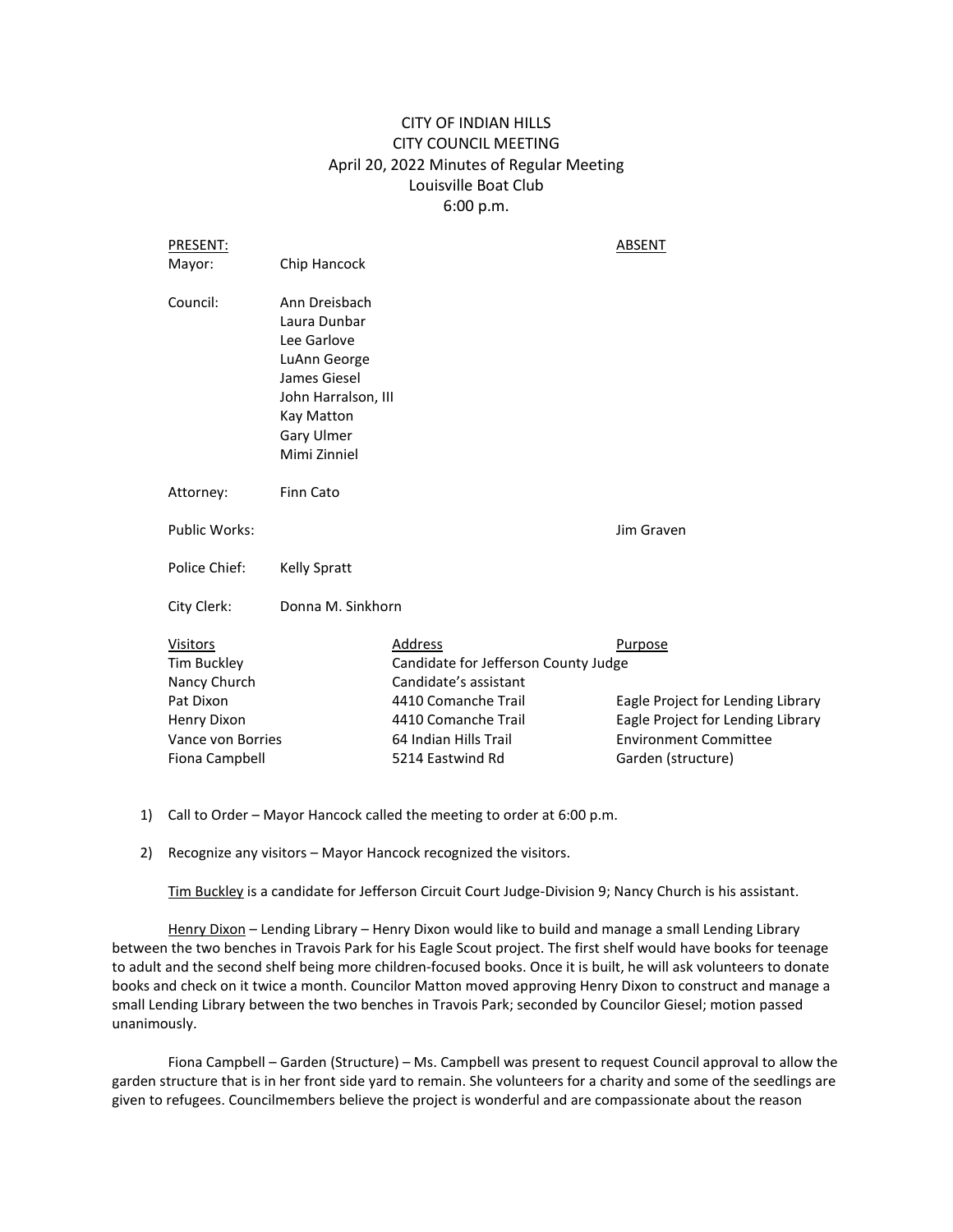City of Indian Hills City Council Meeting April 20, 2022

behind it but are concerned it may set a precedent. Following discussion, Mayor Hancock asked Attorney Cato to get the definition of a structure from Louisville Metro Planning & Design and determine if there may be a way to redesign it to allow it.

3) Minutes – March – Emailed - Councilor Matton moved to approve the March Minutes as emailed; seconded by Councilor George; none opposed.

- 4) Committee Reports March Emailed
	- (a) Finance (Dunbar/Ulmer)

1. Report – March – Councilor Dunbar presented the Financial Report for March. She also requested that the City check in to using LED lights for the streetlights; electric is currently costing over \$5000 a month. Councilor Garlove offered to contact LG&E to ask about this. Mayor Hancock would like to talk with Mr. Graven to see if he may have already contacted LG&E.

2. City & Police Disbursements – Approval – March

Councilor Harralson moved to accept the March Financial Report as presented and to approve March's City and Police checks disbursed; seconded by Councilor Matton; none opposed.

(b) Public Safety Report – Spratt & Garlove & Harralson

1. Police Report – Chief Spratt – Chief Spratt's report included 10 criminal reports; two traffic collisions; one arrest/criminal citation; multiple traffic citations and year-to-date stats.

2. License Plate Reader Cameras - Chief Spratt reported the cameras have already proved to be useful with a couple of cases.

Legal – Cato (Item #9 on Agenda)

(a) Ordinance No. 1, Series 2022-Mayor/Council Compensation-beginning 2023-2<sup>nd</sup> Reading -Attorney Cato gave second reading to, and Councilor Giesel moved to approve Ordinance No. 1, Series 2022; seconded by Councilor Matton. There being no discussion, Mayor Hancock proceeded with the following roll call vote:

| Ms. Dreisbach | Yea | Mr. Harralson | Yea |
|---------------|-----|---------------|-----|
| Ms. Dunbar    | Yea | Ms. Matton    | Yea |
| Mr. Garlove   | Nav | Mr. Ulmer     | Yea |
| Ms. George    | Yea | Ms. Zinniel   | Yea |
| Mr. Giesel    | Yea |               |     |

Motion passed unanimously. (Ordinance No. 1, Series 2022)

(b) Municipal Order No. 6, Series 2022- Authorizing Expenditure of ARPA Pandemic Premium Pay for Police Officers & Public Works Director/Code Enf. Officer. (For period 1.1.2021 – 3.22.2022) Councilor Dunbar introduced, Attorney Cato read, Councilor Matton moved to approve Municipal Order No. 6, Series 2022; seconded by Councilor Garlove. Mayor Hancock proceeded with the following roll call vote:

| Ms. Dreisbach | Yea | Mr. Harralson | Yea |
|---------------|-----|---------------|-----|
| Ms. Dunbar    | Yea | Ms. Matton    | Yea |
| Mr. Garlove   | Yea | Mr. Ulmer     | Yea |
| Ms. George    | Yea | Ms. Zinniel   | Yea |
| Mr. Giesel    | Yea |               |     |

Motion passed unanimously. (Municipal Order No. 6, Series 2022)

(c) Municipal Order No. 7-Authorizing Expenditure of ARPA Pandemic Premium Pay for Police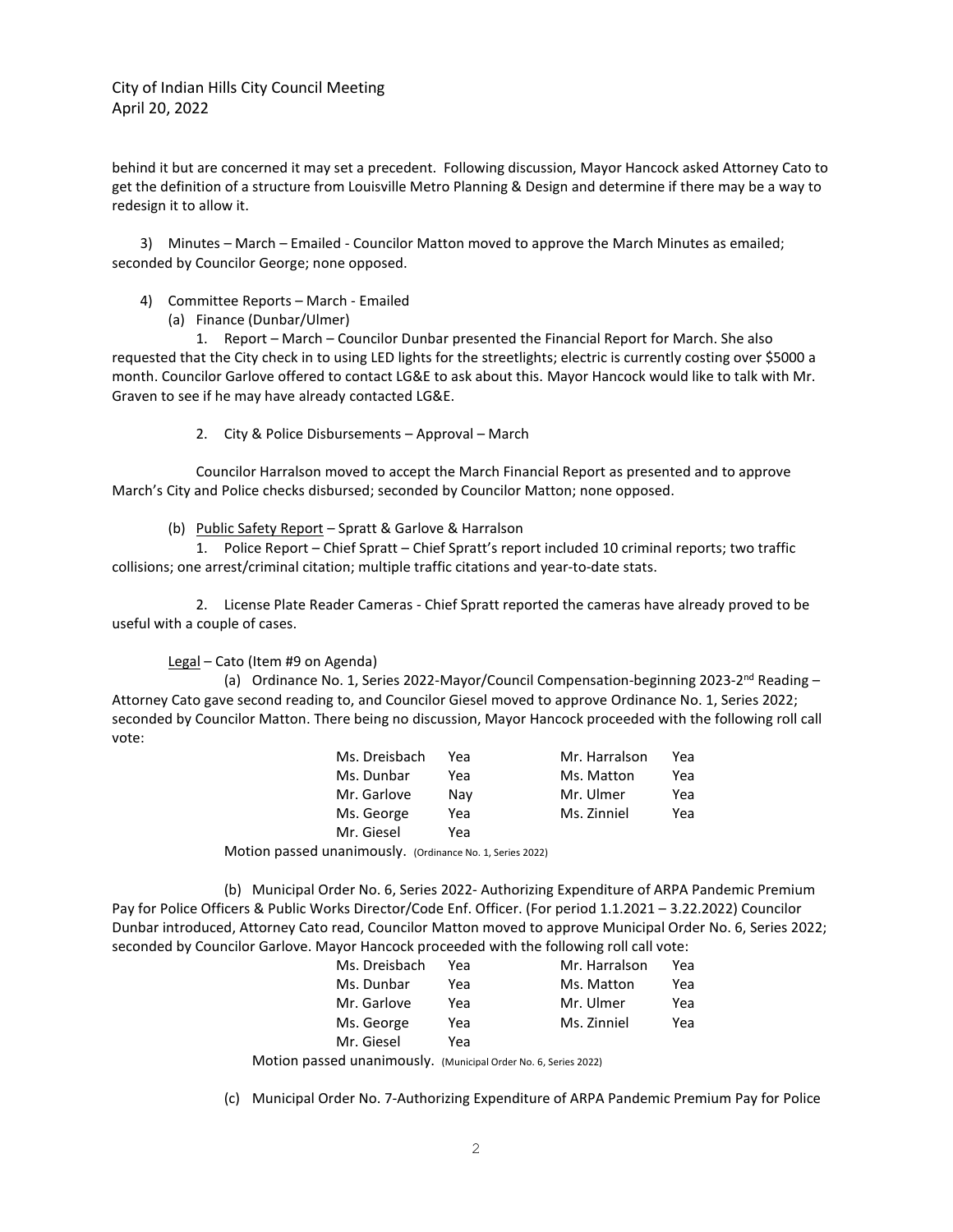City of Indian Hills City Council Meeting April 20, 2022

Officers & Public Works Director/Code Enf. Officer. (2.8.2020 – 12.26.2020) – Councilor Dunbar introduced, and Attorney Cato read Municipal Order No. 7, Series 2022. Chief Spratt informed of corrections to be made. It should be 11 employees instead of 12; and it should be 10 police instead of 11. Motion made by Councilor Matton to approve Municipal Order No. 7, Series 2022 as corrected; seconded by Councilor George. Mayor Hancock proceeded with the following roll call vote:

| Ms. Dreisbach | Yea | Mr. Harralson | Yea |
|---------------|-----|---------------|-----|
| Ms. Dunbar    | Yea | Ms. Matton    | Yea |
| Mr. Garlove   | Yea | Mr. Ulmer     | Yea |
| Ms. George    | Yea | Ms. Zinniel   | Yea |
| Mr. Giesel    | Yea |               |     |

Motion passed unanimously. (Municipal Order No. 7, Series 2022)

(d) Ordinance No. 2, Series 2022-Approval of Amended Budget FYE 6/2022 reflecting ARPA funds & ARPA Expenditures-1<sup>st</sup> Reading – Attorney Cato explained that a new first reading is needed to reflect an additional payment of ARPA funds having been received since the initial first reading last month and ARPA expenditures have been added. Councilor Dunbar introduced, and Attorney Cato gave first reading of Ordinance No. 2, Series 2022. Mayor Hancock said the date of April 19, 2022 will be changed to reflect correct date of April 20, 2022. (Councilor Garlove had to leave-7:03)

In response to Councilor George's question regarding status of the City's Code of Ordinances, Attorney Cato replied that Mr. Graven needs to be involved with the few remaining sections; he is wanting to update the permit fees. Mayor Hancock told the City Clerk and Attorney Cato to get with Mr. Graven on this.

## (c) Public Works & Building – Graven

1. Public Works Director Report – Graven – Mayor Hancock reported that Mr. Graven has his crew getting the City ready for Derby. He gave update on Mr. Graven.

#### 5) Other Reports

a. Waste Management Report – Graven

1. Fuel Tax – Update – Mayor Hancock informed Council he has been in touch with Eco-Tech and told them the City would agree with their pricing for three months and then would relook at the fuel prices.

# b. Environment Committee Report – Zinniel/George

1. Report – March – Councilmembers George & Zinniel – Councilors Zinniel and George reported the following:

Cleanup – Councilor George, Vance Borries and a few other residents did a cleanup of certain areas in the City. Team Borries started at River Road and Indian Hills Trail then worked their way south and gathered several bags of trash. Team George took Westwind and came back down Arrowhead. At the curve on Westwind, part of a porch had been dumped. In the creek at Phoenix Hill & Hempstead and down a hill on Totem, some items that had been dumped were: concrete from an old driveway; yard waste, such as shrubs and freshly cut grass; tires; hanging baskets; Christmas trees; siding; a trash can; people are dumping bags of their dogs' waste. Photos of the areas and dumped items were shown to Council. Councilor George would like the City to post "No Dumping" signs that include the amount of the fine for dumping. Mayor Hancock will get with Mr. Graven to order the signs. It will also be mentioned in the next newsletter. The Mayor and Councilmembers thanked Mr. Borries and Councilor George.

Tree Donation: A kind resident, who has requested anonymity, has donated a beautiful Chinkapin Oak that has been planted in Sagamore Park.

Plan for Watering Trees: When it does not rain for a number of days, the newly planted trees,